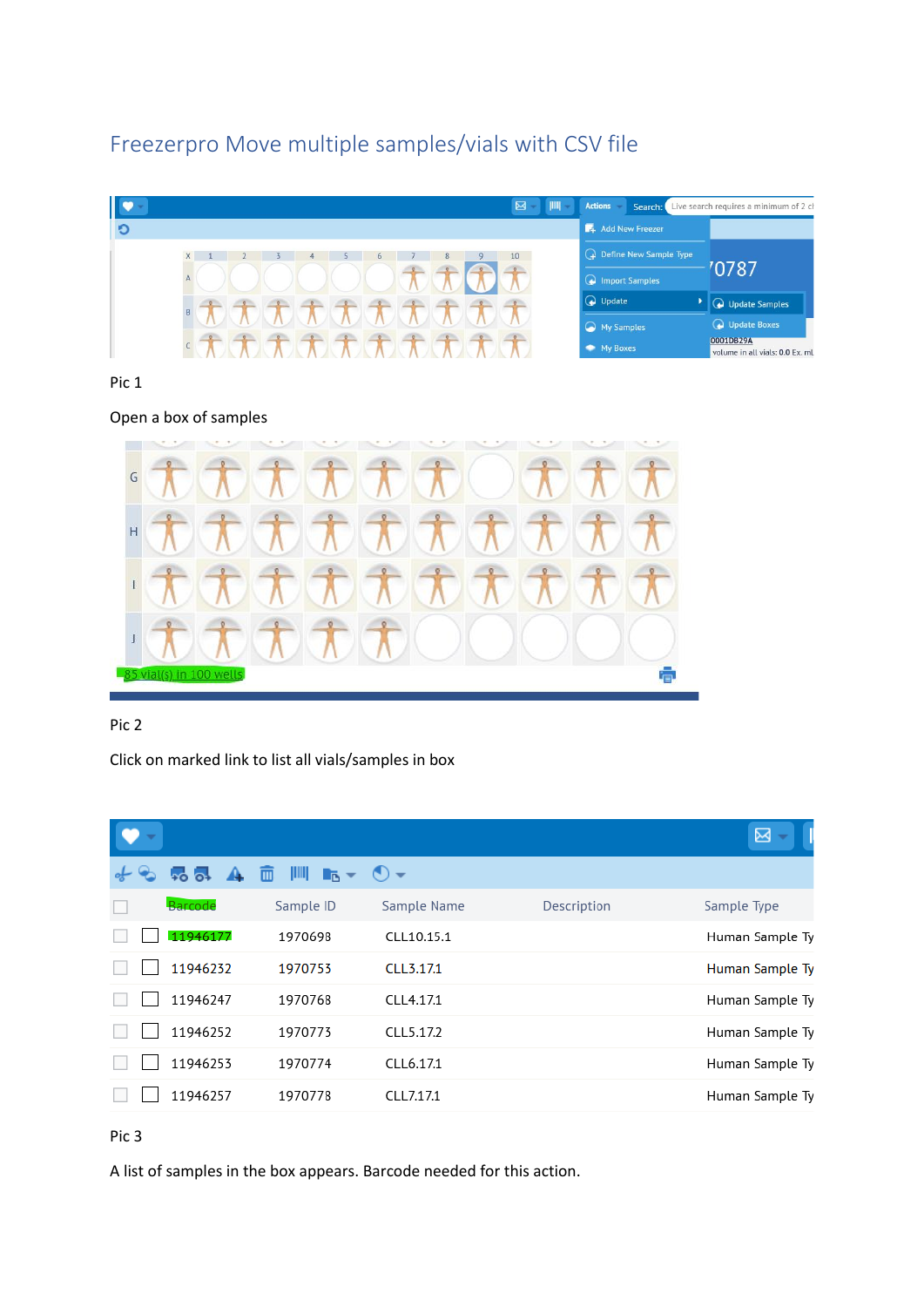|          | $-6$ 55 $\rightarrow$ $\Box$ $\Box$ $\Box$ $\rightarrow$ $\odot$ $\sim$ |  |
|----------|-------------------------------------------------------------------------|--|
| Barcode  | Sample <b>T</b> <sub>B</sub> Samples                                    |  |
| 11946177 | 197069<br>Samples Report                                                |  |
| 11946232 | 1970755                                                                 |  |

Click on Samples Report menu -> Samples

| Report           |                                                                      |    | X.            |
|------------------|----------------------------------------------------------------------|----|---------------|
|                  | Detailed samples report for all samples in Search Results            |    |               |
| Report Format:   | <b>O</b> HTML (In New Window)<br>● CSV File (Export to Excel)        |    |               |
|                  |                                                                      | Ok | <b>Cancel</b> |
| Pic <sub>5</sub> |                                                                      |    |               |
|                  | Choose CSV File and click OK.                                        |    |               |
|                  | <b>FreezerPro</b><br>X                                               |    |               |
|                  | 85 Vials successfully<br>processed.<br>Click here to download report |    |               |
| k.               | OK                                                                   |    |               |
| Pic <sub>6</sub> |                                                                      |    |               |

Click link "Click here" to download exported CSV file to your computer.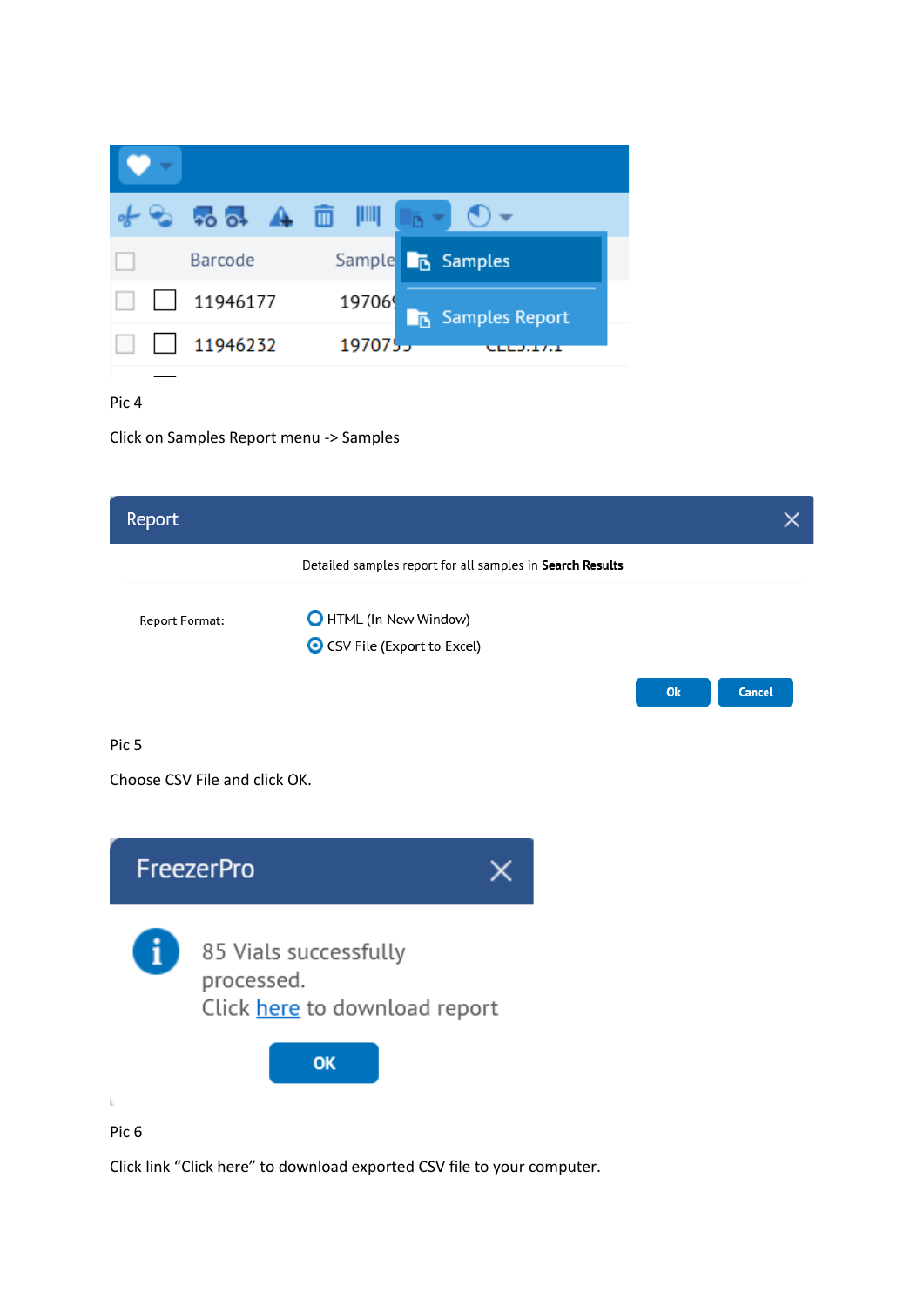

Open the CSV file and notice if all data is stored only in column A. If so, mark the whole column A. Go to Data menu and click on "Text to column".

| Guiden Omvandla text till kolumner - Steg 1 av 3                                                                                                                                                                                                                                                                                                                            |                    | × |
|-----------------------------------------------------------------------------------------------------------------------------------------------------------------------------------------------------------------------------------------------------------------------------------------------------------------------------------------------------------------------------|--------------------|---|
| Textguiden har fastställt att dina data är Med fast bredd.<br>Välj Nästa om detta är korrekt eller välj den datatyp som passar bäst.<br>Ursprunglig datatyp                                                                                                                                                                                                                 |                    |   |
| Välj den typ som bäst passar filens data:                                                                                                                                                                                                                                                                                                                                   |                    |   |
| Avgränsade fält:<br>- Semikolon, tabbar eller liknande tecken avgränsar fälten.                                                                                                                                                                                                                                                                                             |                    |   |
| - Fälten är justerade i kolumner med blanksteg mellan varje<br>Med fast bredd<br>kolumn.                                                                                                                                                                                                                                                                                    |                    |   |
|                                                                                                                                                                                                                                                                                                                                                                             |                    |   |
| Förhandsgranskning av markerade data:                                                                                                                                                                                                                                                                                                                                       |                    |   |
| 1 RFID Tag, Barcode, F/T Count, Vial Volume, Location, UID, Name, Barcode<br>2 S55AB1CBC0000010001DB241, 11946177, , 0.0, K-S U220 10 3200 Freezer<br>3 S55AB1CBC0000010001DB278, 11946232, , 0.0, K-S U220 10 3200 Freezer<br>4 S55AB1CBC0000010001DB287, 11946247, , 0.0, K-S U220 10 3200 Freezer<br> 355AB1CBC0000010001DB28C,11946252,,0.0,K-S U220 10 3200 Freezer  \ |                    |   |
|                                                                                                                                                                                                                                                                                                                                                                             |                    |   |
|                                                                                                                                                                                                                                                                                                                                                                             |                    |   |
| < Föregående<br>Avbryt                                                                                                                                                                                                                                                                                                                                                      | Nästa ><br>Slutför |   |

Pic 8

Choose as pic 8. Click next.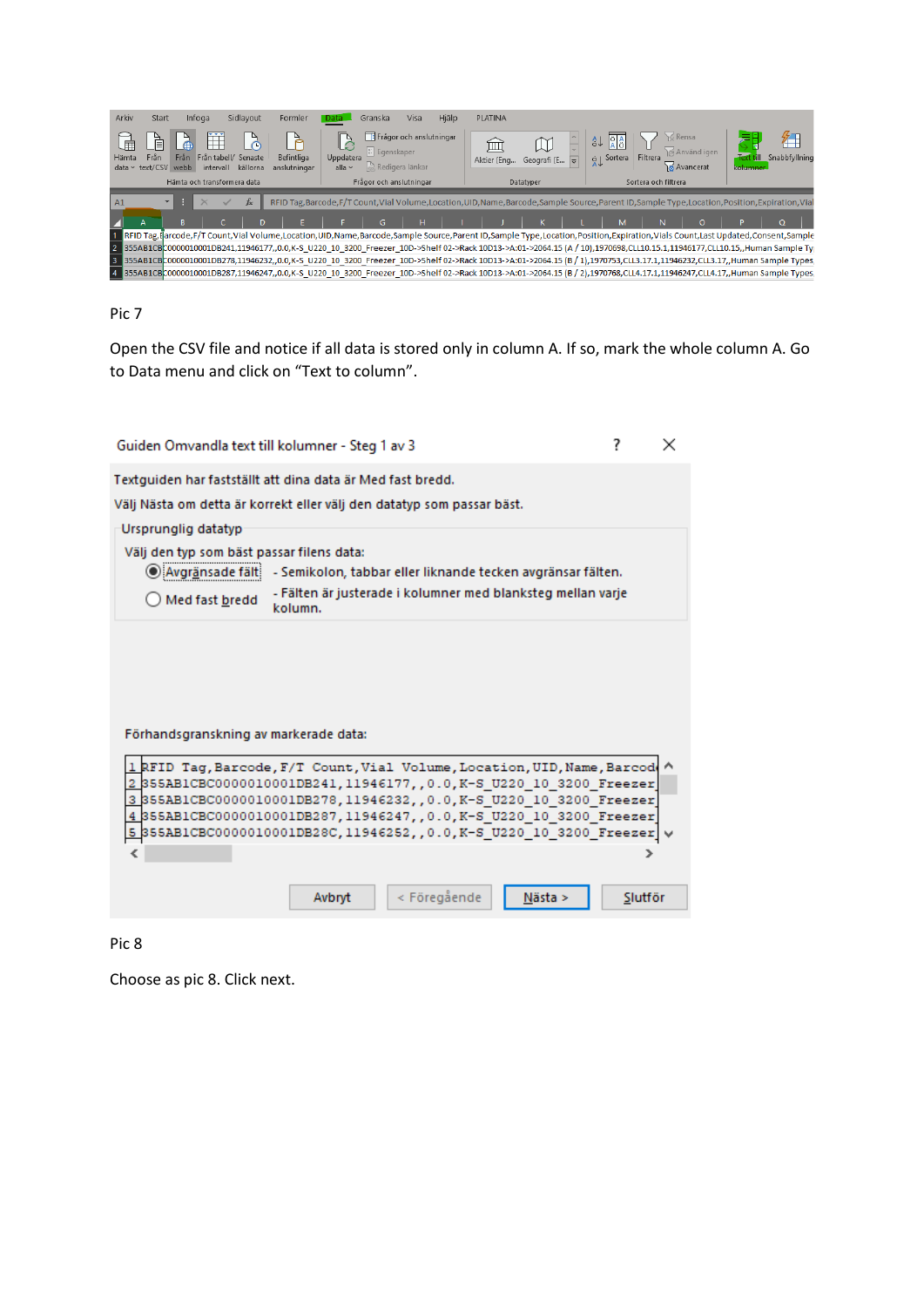Guiden Omvandla text till kolumner - Steg 2 av 3

 $\times$ 

 $\overline{\mathcal{E}}$ 

|                                                                                                                    | Här anger du vilka avgränsare din datafil innehåller. Du kan se hur texten behandlas nedan. |                      |                                  |                                                   |
|--------------------------------------------------------------------------------------------------------------------|---------------------------------------------------------------------------------------------|----------------------|----------------------------------|---------------------------------------------------|
| Avgränsare<br>$\sqrt{1}$ Tabb<br>Semikolon<br>Komma<br>Blanksteg<br>Annan:                                         | Ignorera upprepade avgränsare<br>Textavgränsare:                                            | $\checkmark$         |                                  |                                                   |
| Förhandsgranskning<br>RFID Tag<br>355AB1CBC0000010001DB29E<br>355AB1CBC0000010001DB2B7<br>355AB1CBC0000010001DB2D0 | Barcode<br>11946270<br>11946295<br>11946320                                                 | F/T Count            | Vial Volume<br>0.0<br>0.0<br>0.0 | Location<br>́<br>K-S U220<br>K-S U220<br>K-S U220 |
| 355AB1CBC0000010001DB2DF<br>∢                                                                                      | 11946335                                                                                    |                      | 0.0                              | K-S U220                                          |
|                                                                                                                    | Avbryt                                                                                      | < <u>F</u> öregående |                                  | Slutför                                           |

Pic 9

Make sure that comma is select as pic 9. The preview will show you the result. Click on finish (slutför).

Remove all column except "Barcode" (column B). Rename Barcode to BARCODE and place the rest of needed column names to the sheets first row (Freezer, Level1, Level2, Level3, Box and Position). Fill in the new location information. Save the file and proceed.



## Pic 10

In Action menu click Update -> Update Samples.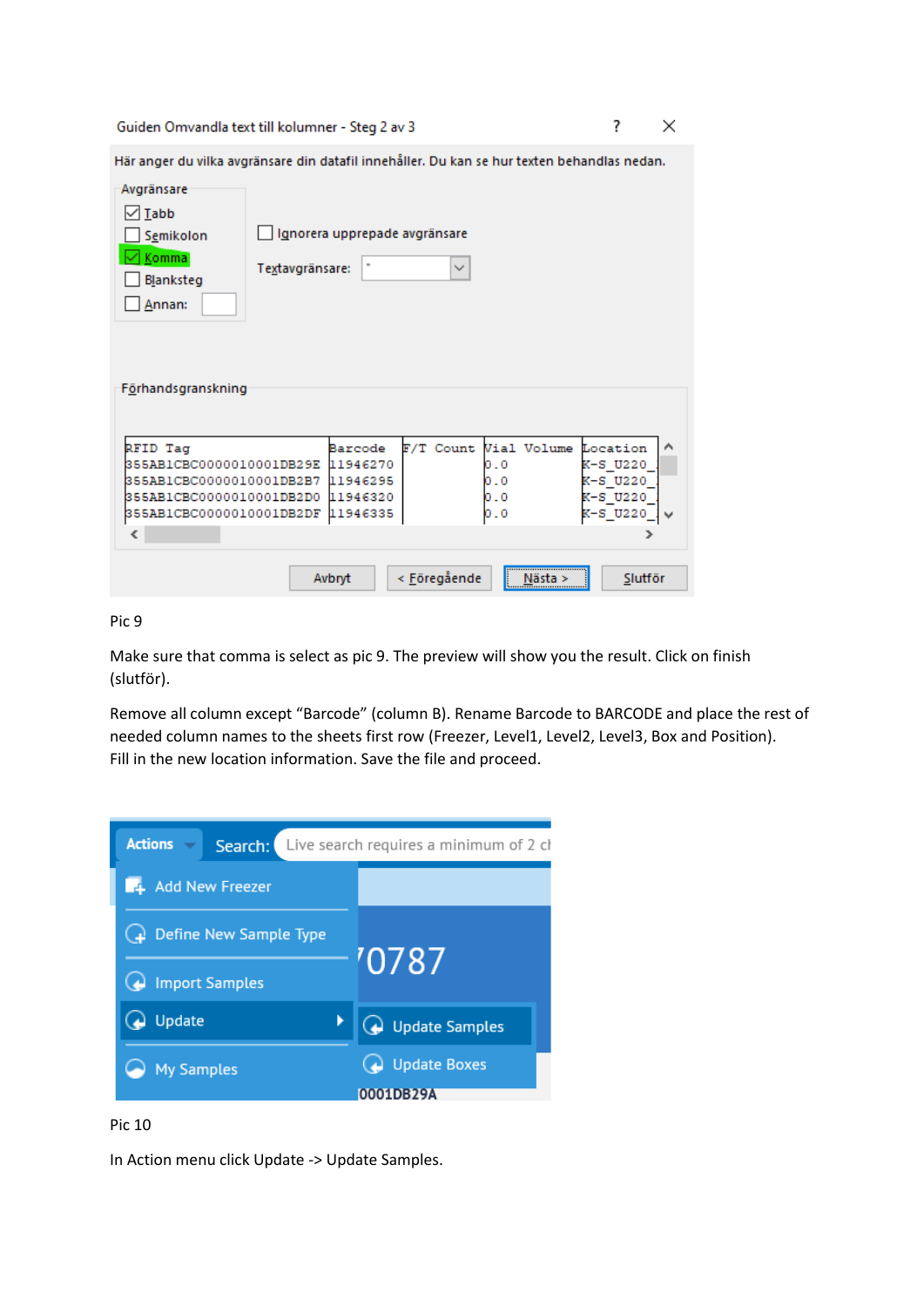**Update Samples** 

A few notes:

- 1) You can use only a comma-separated or semicolon-separated CSV file.
- 2) The first line in the file should be a header line. All names are case-sensitive. The order of columns is not important.
- 3) The CSV file must contain a column with one of the unique sample identifiers: UID, BARCODE or RFID.
- 4) Click here to view a sample CSV file.
- 5) Check the Batch Samples Updates section of the User Guide for more details.

| File: | Select a CSV file to Import | Separator: $\begin{array}{ c c } \hline \cdot & \bullet \end{array}$ |               |
|-------|-----------------------------|----------------------------------------------------------------------|---------------|
|       |                             | Update                                                               | <b>Cancel</b> |

Pic 11

In the "A few notes" No 4. You can click the "Click here" link and view a sample CSV file

If using box type BAG, no "Position" column is needed.

If Freezer has no Shelf, there will be only 2 levels. Remove Level3 and put Rack name in Level1 and Rack position (Level3) in Level2.

| Sample CSV File                                                                                                                                                                                       | п |
|-------------------------------------------------------------------------------------------------------------------------------------------------------------------------------------------------------|---|
| <b>Example 1:</b> Update the volume by sample unique ID<br><b>UID</b> , Volume                                                                                                                        |   |
| 1244,1.2<br>1245,1.3                                                                                                                                                                                  |   |
| Example 2: Update some User-Defined Fields and expiration date by barcode                                                                                                                             |   |
| BARCODE, Vial Label, Cap Label, Expiration<br>983746552.My vial 1.CL1.10/28/2011<br>359859234, My vial 2, CL2, 10/28/2011                                                                             |   |
| <b>Example 3: Update vials location by RFID tag</b>                                                                                                                                                   |   |
| RFID,Freezer,Level1,Level2,Level3,Level4,Level5,Box,Position<br>2344-2342-8042-3455-6531-80, Rack 1, Level 1, Door 1, Box 1,1<br>2344-2342-8042-3455-6532-80, Rack 1, Level 1, Door 1, Box 1.2        |   |
| 2344-2342-8042-3455-6533-80, Rack 1, Level 1, Door 1, Box 2, C/1<br>2344-2342-8042-3455-6534-80, Rack 1, Level 1, Door 1, Box 2, D/A<br>2344-2342-8042-3455-6535-80, Rack 1, Level 1, Door 2, Box 3,1 |   |
|                                                                                                                                                                                                       |   |
|                                                                                                                                                                                                       |   |
|                                                                                                                                                                                                       |   |
|                                                                                                                                                                                                       |   |
|                                                                                                                                                                                                       |   |
|                                                                                                                                                                                                       |   |

Pic 12

Sample view och CSV file.

Here is a sample CSV file to move samples to another box from it´s original box position. Made in excel

 $OR$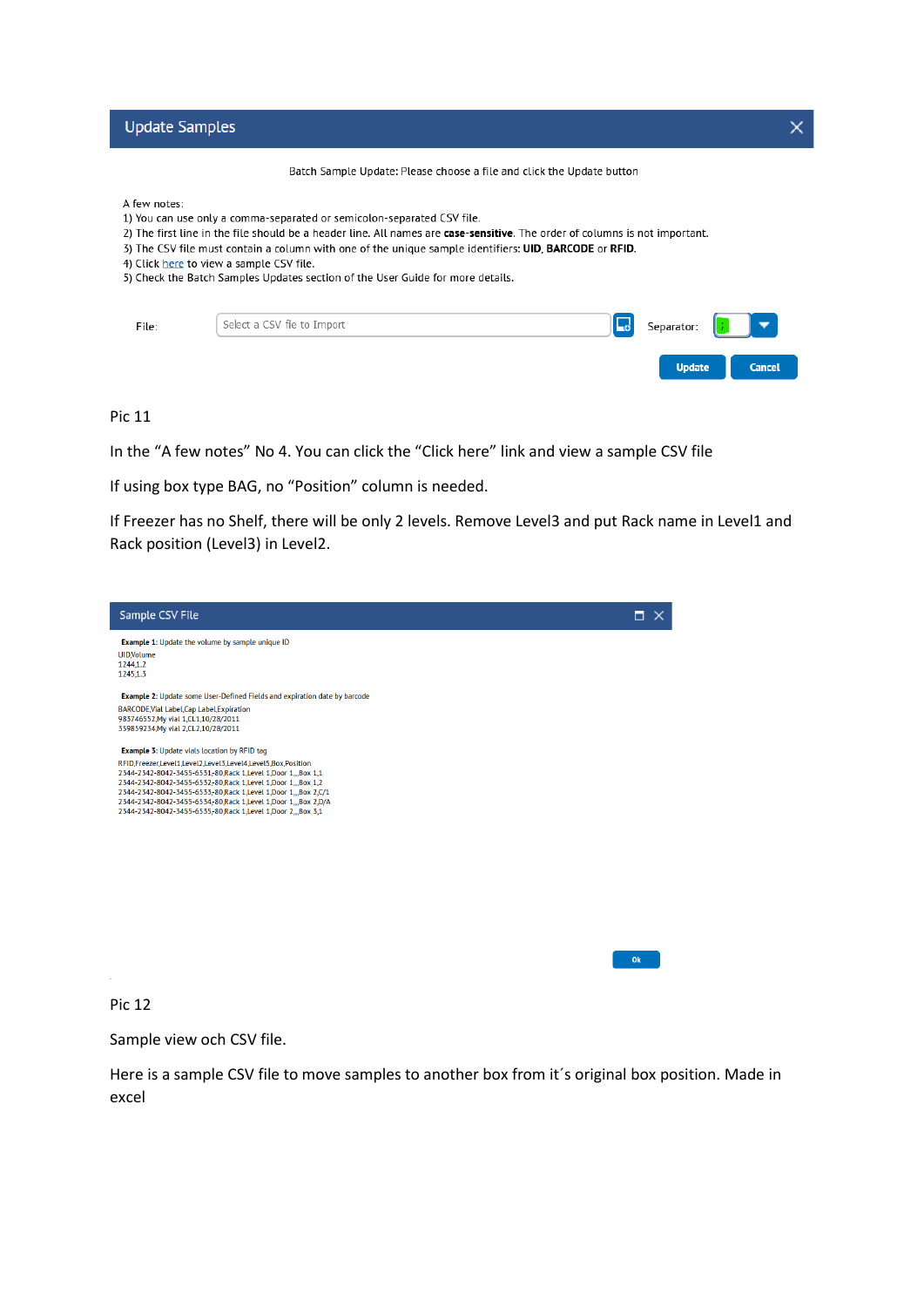|                 | Arkiv<br>Start                  | Infoga                                |                                       | Sidlayout | Formler      | Data                                                           | Granska    | Visa    | Hjälp                                                                                                                                                                                 | PLATINA |  |
|-----------------|---------------------------------|---------------------------------------|---------------------------------------|-----------|--------------|----------------------------------------------------------------|------------|---------|---------------------------------------------------------------------------------------------------------------------------------------------------------------------------------------|---------|--|
|                 | X Klipp ut<br>Klistra<br>$in -$ | $\Box$ Kopiera $\sim$<br>Hämta format | Calibri                               |           |              |                                                                |            |         | $\frac{1}{\sqrt{11} \cdot 1}$ A^ A <sup>*</sup> $\mid \Xi \equiv \boxed{=}$ $\mid \frac{1}{2}$ Radbryt text<br>- F K U ~   ⊞ ~   0 ~ A ~   三 三 三   三 三   ⊡ ⊡ Centrera över kolumner ~ |         |  |
|                 | Urklipp                         |                                       | $\overline{u}$                        | Tecken    |              | $\overline{12}$                                                |            |         | Justering                                                                                                                                                                             |         |  |
| A <sub>5</sub>  |                                 | ÷<br>÷.                               | $\times$ $\checkmark$                 | $f_x$     |              |                                                                |            |         |                                                                                                                                                                                       |         |  |
|                 | A                               |                                       | B.                                    |           | $\mathsf{C}$ | D                                                              | E.         | F.      | G                                                                                                                                                                                     | H.      |  |
|                 | <b>BARCODE</b> Freezer          |                                       |                                       |           | Level1       | Level <sub>2</sub>                                             | Level3 Box |         | Position                                                                                                                                                                              |         |  |
| 2               |                                 |                                       | 11946256 K-S_U220_10_3200_Freezer_10D |           |              | Shelf 02 Rack 10D13 A:02                                       |            | 2064.16 | 1/1                                                                                                                                                                                   |         |  |
| 3               |                                 |                                       | 11946261 K-S U220 10 3200 Freezer 10D |           |              | Shelf 02 Rack 10D13 A:02                                       |            | 2064.16 | 1/3                                                                                                                                                                                   |         |  |
| $\overline{4}$  |                                 |                                       |                                       |           |              | 11946266 K-S U220 10 3200 Freezer 10D Shelf 02 Rack 10D13 A:02 |            | 2064.16 | 1/5                                                                                                                                                                                   |         |  |
| 5               |                                 |                                       |                                       |           |              |                                                                |            |         |                                                                                                                                                                                       |         |  |
| $6\phantom{1}6$ |                                 |                                       |                                       |           |              |                                                                |            |         |                                                                                                                                                                                       |         |  |
| $\overline{7}$  |                                 |                                       |                                       |           |              |                                                                |            |         |                                                                                                                                                                                       |         |  |
| $\bf 8$         |                                 |                                       |                                       |           |              |                                                                |            |         |                                                                                                                                                                                       |         |  |
| $\overline{9}$  |                                 |                                       |                                       |           |              |                                                                |            |         |                                                                                                                                                                                       |         |  |
| 10              |                                 |                                       |                                       |           |              |                                                                |            |         |                                                                                                                                                                                       |         |  |
|                 |                                 |                                       |                                       |           |              |                                                                |            |         |                                                                                                                                                                                       |         |  |

The first row must contain column names represented in Freezerpro (case-sensitive). You specify sample BARCODE(sample barcode) from the listed boxes samples (pic 3) and the new location Freezer(Name), Level1(Name), Level2(Name), Level3(Name), Box (Name) and Position (format A/1 or position number (1) in box).Example: Position I/1 = position number 85 in a box type 10x10.

Examples:



Pic 14

With Shelf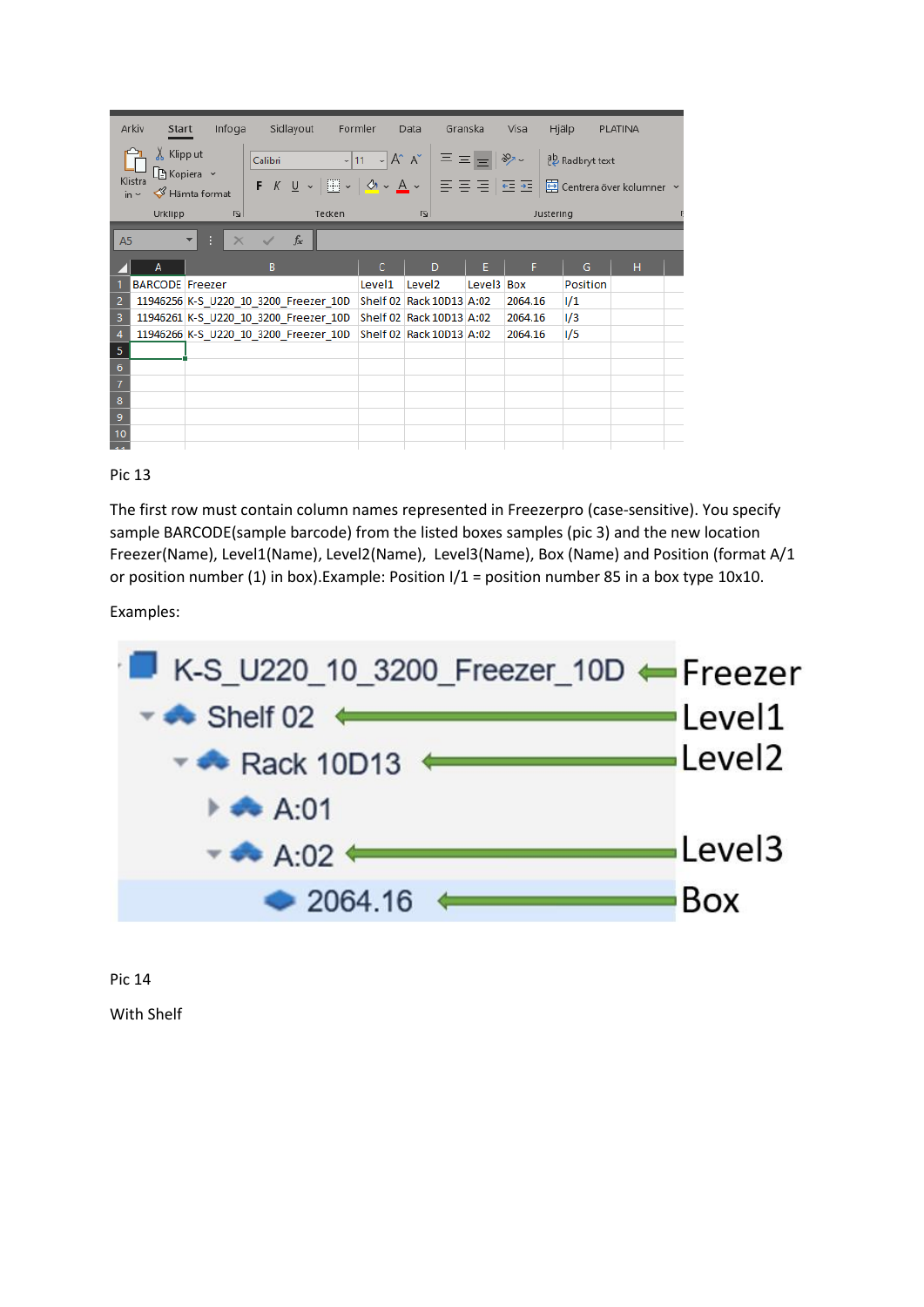

#### Without Shelf

| $\Box$ Dokument > FreezerPro             |   |
|------------------------------------------|---|
| Move_samples_test                        |   |
| Excel-arbetsbok (*.xlsx)                 | U |
| Excel-arbetsbok (*.xlsx)                 |   |
| Makroaktiverad Excel-arbetsbok (*.xlsm)  |   |
| Binär Excel-arbetsbok (*.xlsb)           |   |
| Excel 97-2003-arbetsbok (*.xls)          |   |
| CSV-UTF-8 (kommaavgränsad) (*.csv)       |   |
| XML-data (*.xml)                         |   |
| Enkel webbsidefil (*.mht, *.mhtml)       |   |
| Webbsida (*.htm, *.html)                 |   |
| Excel-mall (*.xltx)                      |   |
| Makroaktiverad Excel-mall (*.xltm)       |   |
| Excel 97-2003-mall (*.xlt)               |   |
| Text (tabbavgränsad) (*.txt)             |   |
| Unicode-text (*.txt)                     |   |
| XML-kalkylblad 2003 (*.xml)              |   |
| Microsoft Excel 5.0/95 arbetsbok (*.xls) |   |
| CSV (kommaavgränsad) (*.csv)             |   |
| Blankstegsformaterad text (*.prn)        |   |

Pic 16

Save workbookWorksheet as CSV file

Move\_samples\_test.csv - Anteckningar

```
Arkiv Redigera Format Visa Hjälp
```

```
BARCODE:Freezer;Level1;Level2;Level3;Box;Position
11946256;K-S_U220_10_3200_Freezer_10D;Shelf 02;Rack 10D13;A:02;2064.16;I/1
11946261;K-S_U220_10_3200_Freezer_10D;Shelf 02;Rack 10D13;A:02;2064.16;I/3
11946266;K-S_U220_10_3200_Freezer_10D;Shelf_02;Rack_10D13;A:02;2064.16;I/5
```
#### Pic 17

Notice the semicolon separation when saving excel workbookWorksheet to CSV file. You need to specify that in "Updating Samples" as Separator.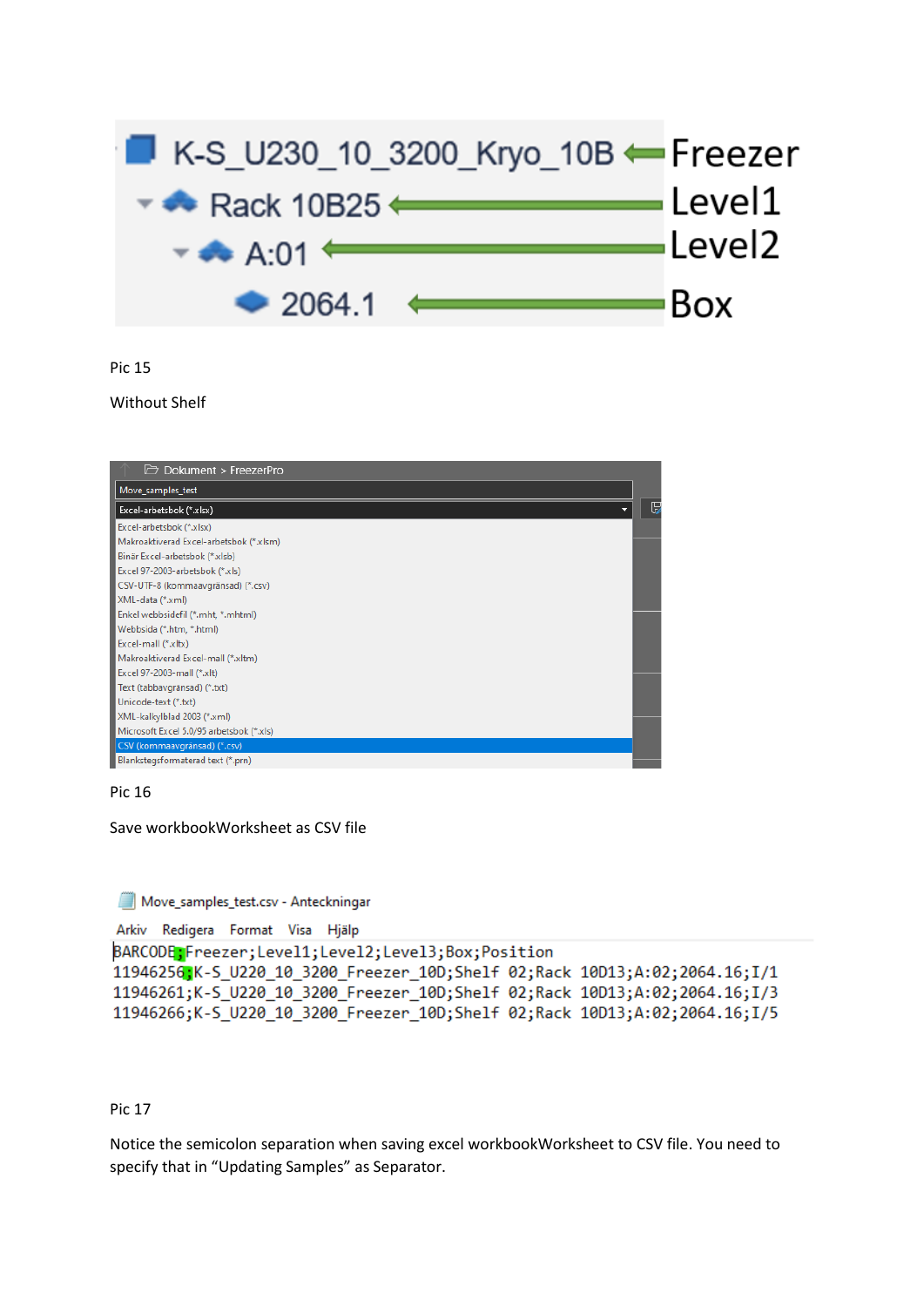|  |  |  | <b>Update Samples</b> |
|--|--|--|-----------------------|
|  |  |  |                       |
|  |  |  |                       |
|  |  |  |                       |
|  |  |  |                       |

Batch Sample Update: Please choose a file and click the Update button

A few notes:

- 1) You can use only a comma-separated or semicolon-separated CSV file.
- 2) The first line in the file should be a header line. All names are case-sensitive. The order of columns is not important.
- 3) The CSV file must contain a column with one of the unique sample identifiers: UID, BARCODE or RFID.
- 4) Click here to view a sample CSV file.
- 5) Check the Batch Samples Updates section of the User Guide for more details.

| File: | <b>Ed</b> Separator: <b>7</b> |               |
|-------|-------------------------------|---------------|
|       |                               | Update Cancel |

Pic 18

Pick your file **a** and select Separator. Click on Update button. The file will be uploaded and processed by Freezerpro.

 $\times$